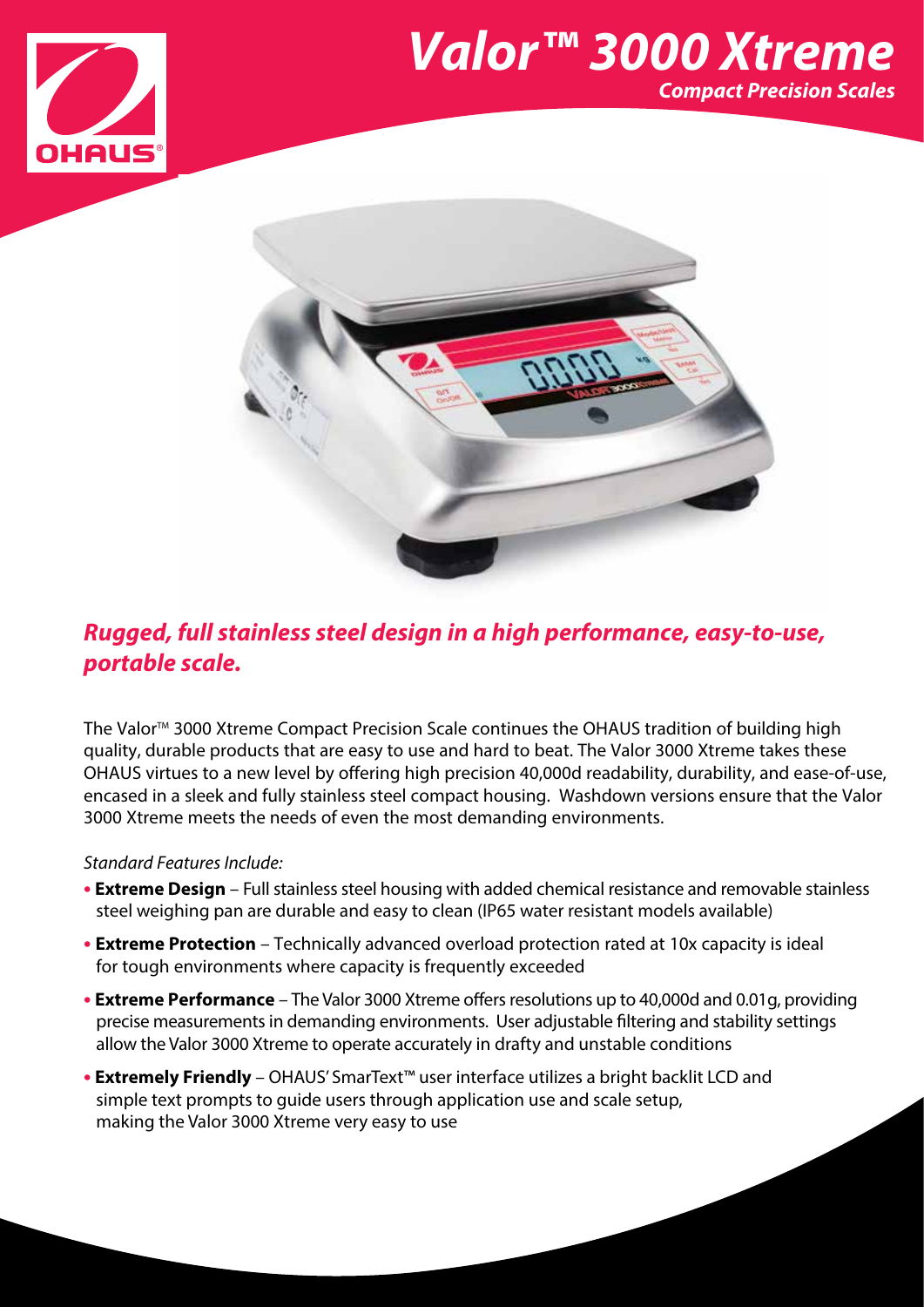# *ValorTM 3000 Xtreme Compact Precision Scales*

## **Extreme Design**

Extreme design means OHAUS took a clean sheet design and focused on offering the most durable and portable portioning product available. The Valor 3000 Xtreme is the highest precision scale in its class with complete stainless steel construction – both top and bottom housings are made of T304 stainless steel.

For use in wet applications, the Valor 3000 Xtreme offers an even higher level of protection by offering full IP65 water resistant models. All Valor



3000 Xtreme models are NSF listed/certified, and will support a HACCP certified system. Valor 3000 Xtreme is battery powered for maximum portability and convenience. Valor 3000 Xtreme features QuadraStance™, with four wide adjustable feet to ensure that the scale stays ultra-secure and slip free during operation in wet or dry conditions, on any surface.



### **Extreme Overload and Shock Protection**

All OHAUS products are designed to be the most rugged and durable products on the market, and the Valor 3000 Xtreme is no exception. Leveraging advanced overload and shock resistance technology, OHAUS designed the Valor 3000 Xtreme's overload protection system to provide ten times capacity overload protection. This extreme overload protection makes each Valor 3000 Xtreme ideal for tough environments where scale capacity is exceeded regularly.

### **Extreme Performance**

The Valor 3000 Xtreme has a rugged design, combined with high precision weighing cells offering resolutions up to 40,000d. Every scale has user adjustable stability, filtering and auto zero settings allowing Valor 3000 Xtreme to operate in drafty and unstable environments.



## **Extremely Friendly**

Every Valor 3000 Xtreme is designed with OHAUS' SmarText™ interface that utilizes a bright backlit LCD and simple English text prompts to guide users through application use and scale setup.

#### **Outline Dimensions**

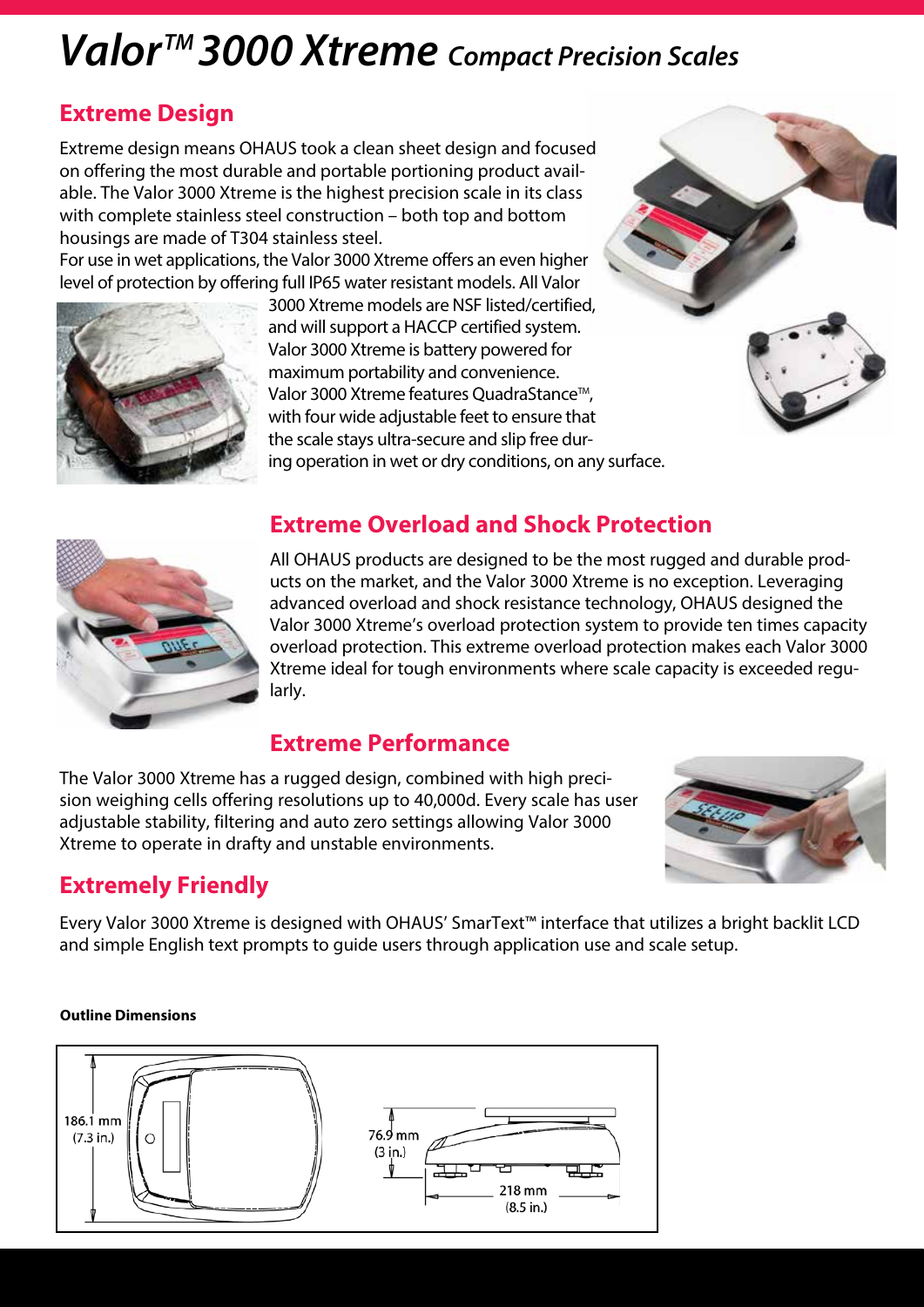## **Application Modes**

The Valor 3000 Xtreme series is loaded with software specifically designed for simple use and maximum throughput. Application modes include:

**Percentage Weighing –** This mode is great for compounding, mixing ingredients and formulation allowing users to compare the weight of a sample as a percentage of a reference weight. This function allows for quick portioning and checking of multiple samples against a target, and for quickly preparing multiple samples of the same size.

The Valor 3000 Xtreme can automatically compute Baker's Percentages, eliminating guesswork and speeding use.



**Specific Gravity Determination –** This mode is perfect for rapidly and easily determining the specific gravity of a sample without the need for manual calculations. Not only can this be critical in materials testing, it is also useful for checking aeration of mixes for food processing and foodservice applications.

## **Other Standard Features**

#### **AC Power Standard**

The included AC adapter provides continuous power, and the convenient stow-away plug keeps moisture out when not in use



#### **Long Battery Life**

Valor 3000 Xtreme will run up to 120 hours with four C-type batteries



#### **Bright Backlit Display**

Weighing results are clearly shown on the bright backlit display with large easy-to-read digits

#### **Up Front Level Bubble**



A glance at the level bubble (XW models only) ensures easy leveling and superior stability

**QuadraStance™ for Superior Stability** OHAUS Quadrastance incorporates four rugged, adjustable



feet to help prevent slippage on wet or uneven surfaces

#### **Stainless Steel Housing and Weighing Pan**

Easy to wipe clean and keep sanitary. NSF listed/certified, Valor 3000 Xtreme supports HACCP compliance



#### **IP65 Housing**

Valor 3000 Xtreme W is perfect for use in wet and



damp environments

#### **SmarText™ Software**

OHAUS' easy-to-use interface guides you through setup and applications such as Percentage Weighing and Specific Gravity modes with a simple push of the button